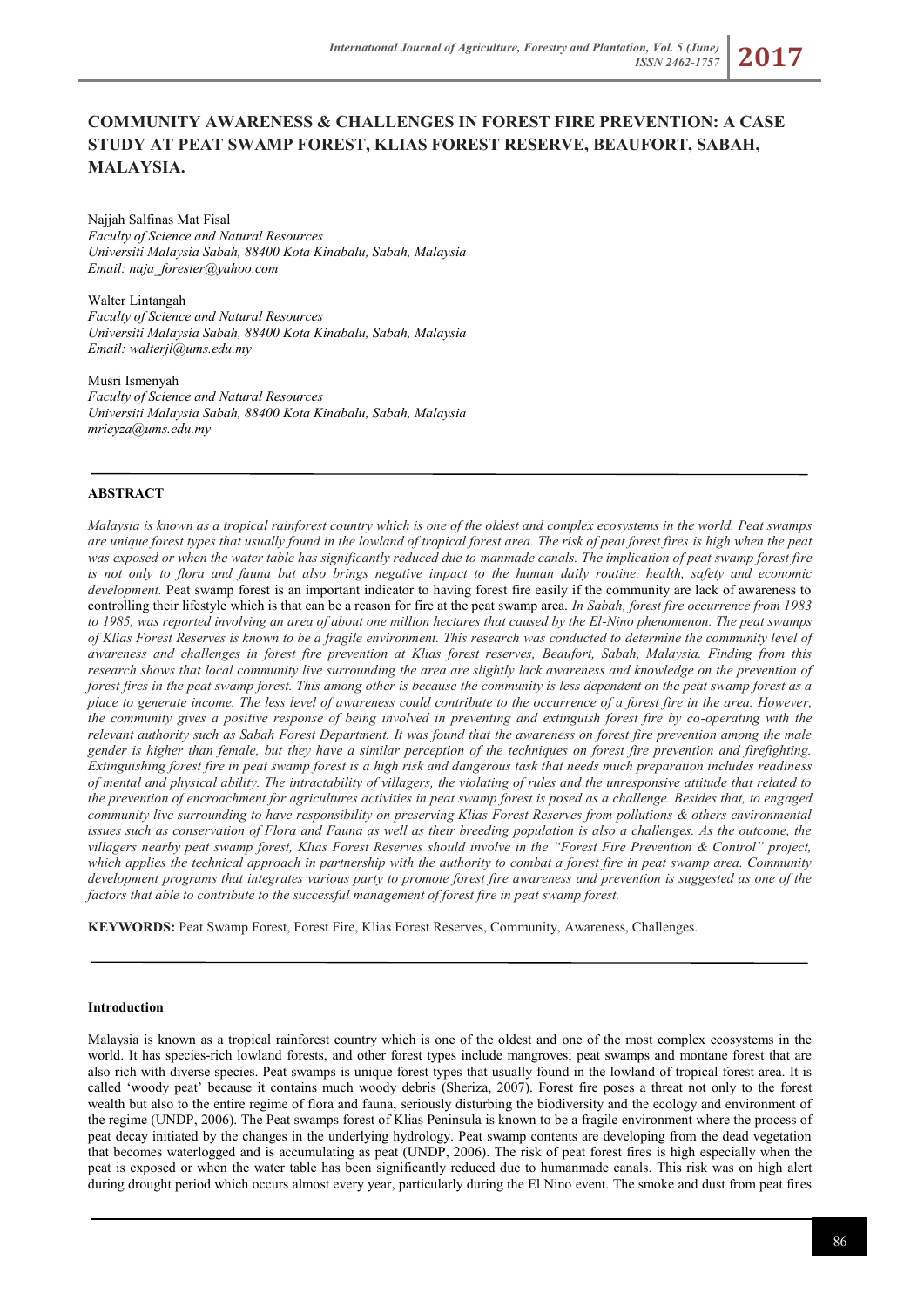not only poses a severe health hazard to the local communities but usually develops into a widespread haze with enormous potential for economic losses. Haze episodes in the last decade have demonstrated that citizens suffer illnesses from air pollution and that tourism arrivals plummet, which impacts the overall economy (UNDP, 2006). *Forest fire is the most crucial issues in the world including Malaysia. In mid-2013, severe haze was hit Malaysia particularly in Peninsular Malaysia and Singapore as a result of open and uncontrolled burning activities in Indonesia. Millions of hectares of forest including the flora and fauna habitat was destroyed by fire and ultimately bring threat to humans. Implication of this forest fire is not only to the flora & fauna, it's also bring a lot of negative impact on people's live in terms of safety, health, daily life as a well as economic development (FAO, 2007). The worst incidence reported happened from 1983 to 1985 in Sabah, affecting an area at about one million hectares in mostly logged over forest because of severe drought caused by El-Nino phenomenon (Ahmad Zainal, 2003).*

The Klias Forest Reserve that located on the Klias Peninsula (latitude 5° 22' 60N with longitude 115° 45' 0E) is under the jurisdiction of the Sabah Forestry Department (Figure 1). It was gazetted as a Class 1 protection forest in 1984 with an area of 3,630 ha. The Klias peninsular peat swamp forest was the largest remaining piece in the Northern end of Borneo Island with peat layer as thick as 14m. The average annual rainfall was about 3,300 mm but varied between 2,300 to 4,700 mm with the temperature around 26 ̊c to 30 ̊c (Mojiol et al., 2010). Klias Forest Reserve is a logged over area and was affected by forest fire during El Nino in 1998. Protecting watershed and maintaining the stability of essential climatic environmental were the main objective of the establishment of protection forest reserve (Sabah Forestry Department, 2006).

Figure 1: Location map of Klias Forest Reserves, Klias Peninsula, Beaufort, Sabah, Malaysia.



(Sources: Land & Survey Department, Beaufort District, 2013)

Peat swamp forest fire plays an important indicator of lack of awareness of the local community in adjusting their practices. The local communities of the Klias Peninsular are yet to be acquainted with comprehensive knowledge, awareness, willingness and prevention or protection of forest fire in a peat swamp. This attracted the researcher to study the awareness level and its challenges in forest fire prevention at Klias Forest Reserves with the engagement of the community surrounding. This study seeks to gather information on community-based Forest Fire Prevention at Peat Swamp Forest of Klias Peninsular, Beaufort, Sabah.

## **Materials & Methodology**

This study was conducted based on secondary information from literature reviews, books and scientific reports available from UNDP, Sabah Forestry Department Annual Report and others. Field surveys and observation were also conducted in the villages adjacent to or inside the Klias Forest Reserves in Klias Peninsular, Beaufort. The random household sampling was used to select the respondents (Azizi, 2007; Babbie, 2008). The sample size of 30 percent of the population has been chosen randomly based on the total numbers of houses in each village (Najib, 2003) (figure 2).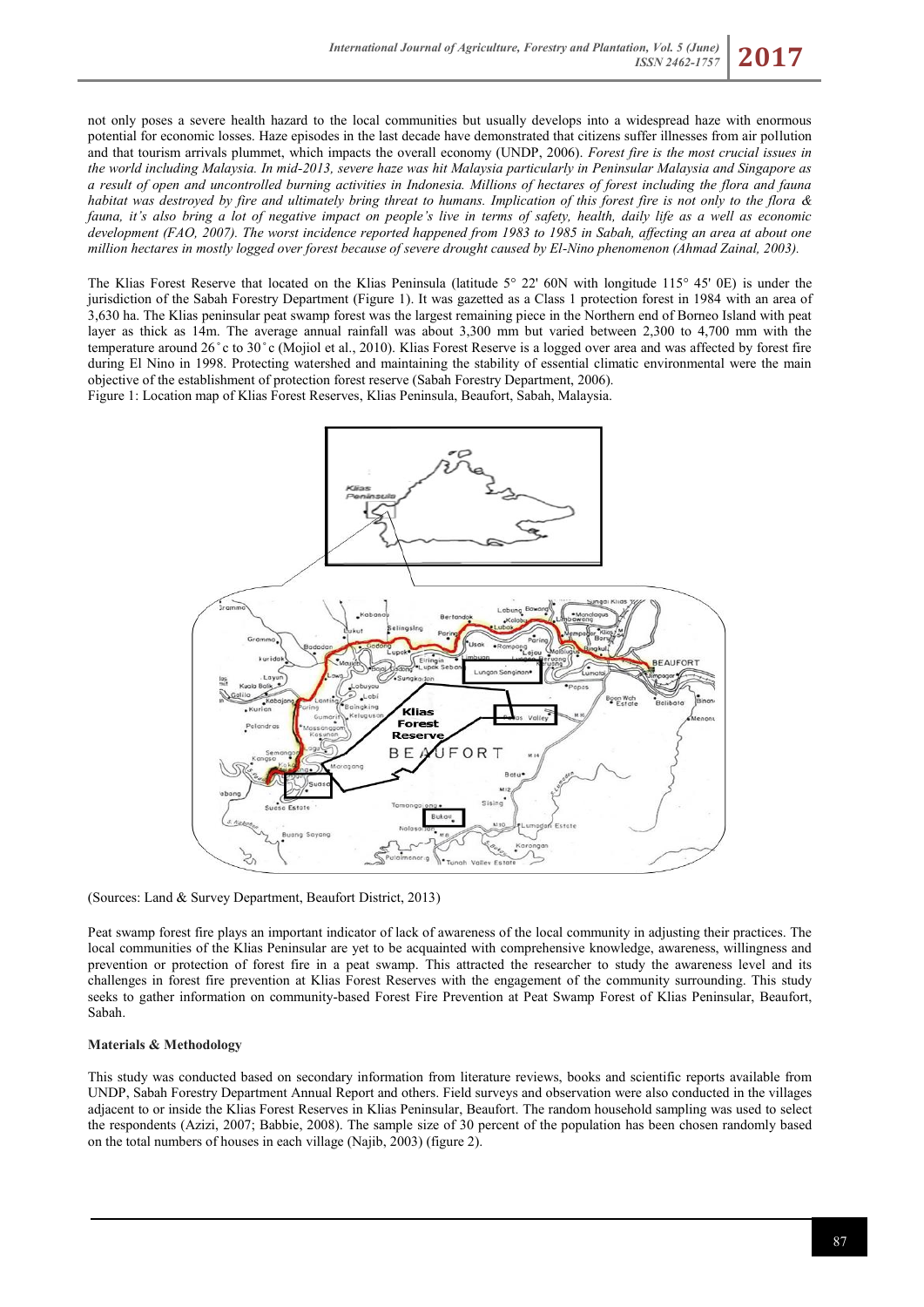

## each village



A set of questionnaire was used as a tool to collect data on the community level of awareness and readiness on fire prevention in the Klias peat swamp forest. It is also gathered information from employees of the relevant government agencies. Apart from determining the causes of the forest fire, it also identifies the best systems of controlling and prevention of peat swamp forest fire at Klias Peninsula from the respondent's point of views. The questions are consists of two forms; open-ended which is using a direct interview and secondly close-ended that give an option to be chosen by the respondent (Babbie, 2008). Likert scale was used to determine and identify the level of awareness, knowledge and willingness on the issue, whereas, the open-ended question used to get the respondents opinion and suggestion that supported retrieval of information from the close-ended question (Bertram, 2003; Bourque and Fielder, 2003).

## **Result and Discussion**

In this survey, there are four villages involved, with 30 percent of the sample was collected based on the number of total houses of each village as per Table 1 below;

| Village         | Total<br><b>Houses</b> | <b>Total Sample</b><br>$(30\% )$ | Sample |
|-----------------|------------------------|----------------------------------|--------|
| Luagan Sanginan | 200                    | 200 X 30/100                     | 60     |
| Bukau           | 143                    | 143 X 30/100                     | 43     |
| Suasa.          | 105                    | 105 X 30/100                     | 32     |
| Lembah Padas    | 305                    | 305 X 30/100                     | 92     |
| Sum Total       |                        |                                  | 227    |

Table 1: Total sample of respondents from each village

The male respondents showing a higher level of awareness with the percentage of 66.5 compared to female respondents with 33.5 percent. The male is more interested in being with risk and tough activities (Rojas, 2009) and also with a physical strength than a woman (Ghani, 2013). There is only 6 percent of total respondents that disagreed and strongly disagreed on the awareness about peat swamp forest as a fire-prone area (Figure 3). Most of the respondents agree that peat swamp forest is easy to fires and it brings their awareness of forest fire. According to Velasquez (2011), when peat swamp forest fires often occurred, it will cause air pollution such as haze that will affect the daily human activities and make them more aware of this flammable area. However, 48% (118 respondents) from total respondents are less awareness on forest fire and it could contribute to the occurrence of a forest fire in the area in any circumstances.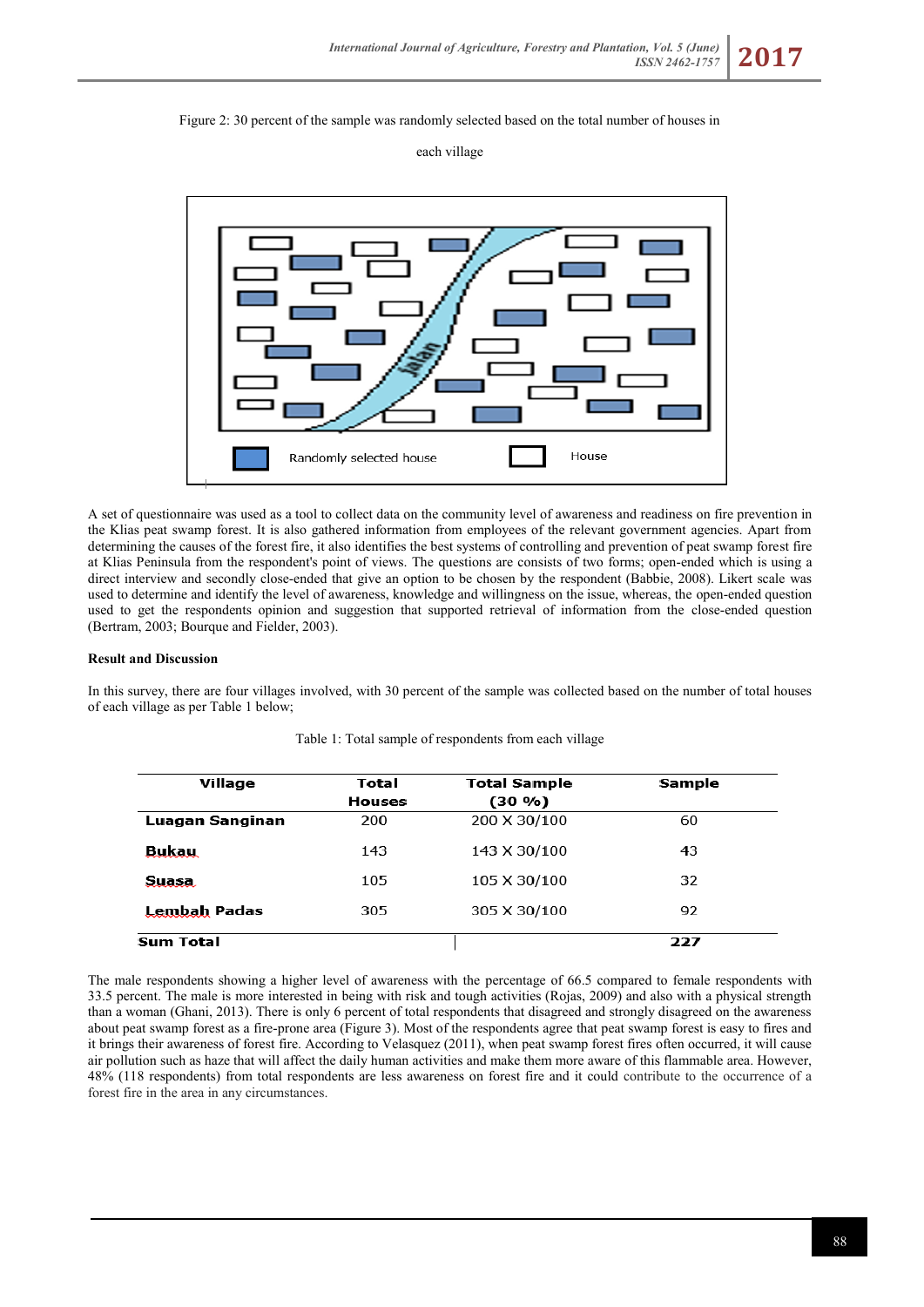

A combine total of 56 percent of the respondents disagrees and totally disagrees that a peat swamp forest is a place for them to generate income (Figure 4). The low level of community dependency on the peat swamp forest determines the level of awareness on forest fire prevention at peat swamp forest. In other hand, combine total of 44% of respondents believes that peat swamp forest area is, however, could contribute as a source of medicinal plants to the surrounding community (Mojiol et al., 2010).



Figure 4: Community perception on peat swamp forest as a place to generate income

Through this surveys, it was found that the communities agreed on their responsibility to be involved in firefighting and prevention at peat swamp forest. Azhar (2013) indicate that the villagers had little knowledge on the techniques of prevention and forest firefighting as well as less exposure to community interest in forest fire prevention and extinguishing. In this study, it showed that the cooperation between the authority and the community in preventing and extinguishing forest fires could be of more efficient (Figure 5). The result also indicates that respondents gave a positive response to get involved in forest fire fighting and prevention. The government and the relevant authority should take the initiative to ensure the community to be exposed to the techniques and activities on forest fire prevention at peat swamp forest.

Figure 5: Community Cooperation with Authority Department on Forest Firefighting and Prevention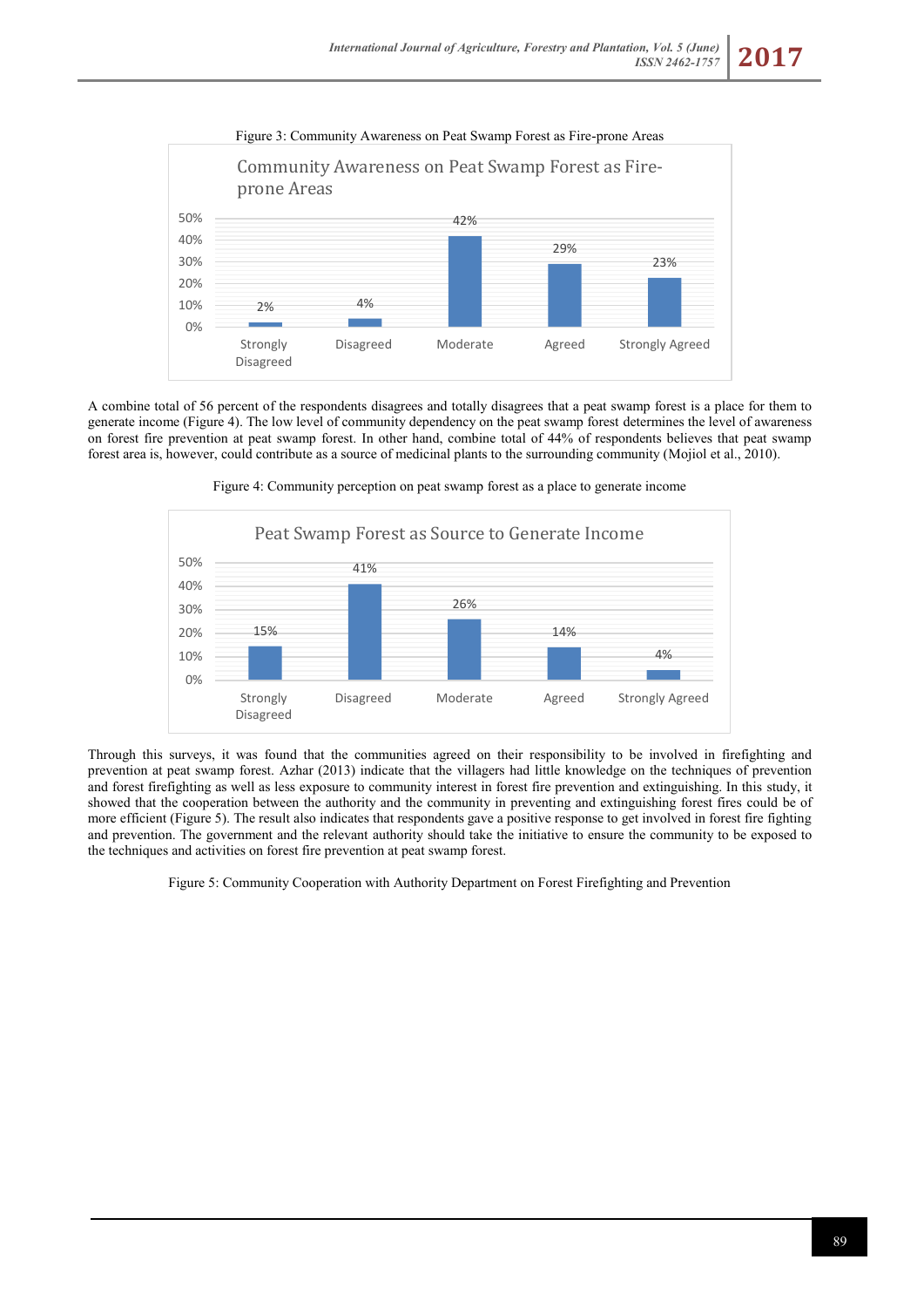

The perception of community sensitivity on the techniques of forest fire prevention and suppression of both gender is quite similar (Table 2). The community does not have sufficient knowledge to engage them in the prevention and firefighting in peat swamps forest. Forest Firefighting in the peat swamp forest is a dangerous, and a high-risk work. Those who involved in firefighting must have a strong knowledge of the techniques of firefighting and capability in term of mental readiness, and physical ability. The cooperation and involvement of the community are essential in providing information and also in the enforcement activities.

| Parameters                                                                           | Gender       |         |     |  |
|--------------------------------------------------------------------------------------|--------------|---------|-----|--|
|                                                                                      | $\mathbf{r}$ | p       | N   |  |
| The willingness to extinguished forest fire                                          | $-.365***$   | $.000*$ | 227 |  |
| Identified the causes of forest fire                                                 | $-.361$ **   | $.000*$ | 227 |  |
| Reduces activity that results in forest fire                                         | $-.289$      | $.000*$ | 227 |  |
| Confident to involved in firefighting                                                | $-.322**$    | $.000*$ | 227 |  |
| Identified the extinguishers tools                                                   | $-.308**$    | $.000*$ | 227 |  |
| Having tools for firefighting                                                        | $-.009$      | .897ns  | 227 |  |
| Knowing the procedure of forest firefighting                                         | $-.312**$    | $.000*$ | 227 |  |
| Dare to take a risk                                                                  | $-.325***$   | .000    | 227 |  |
| Having a Authority Department contact number                                         | $-.226***$   | $.001*$ | 227 |  |
| Physical and mental readiness                                                        | $-.325***$   | $.000*$ | 227 |  |
| Act fast in case of fire                                                             | $-.355***$   | $.000*$ | 227 |  |
| Be sensitive to the environment that affects<br>prevention and extinguishing efforts | $-.368**$    | $.000*$ | 227 |  |
| Adhere to the rules                                                                  | $-.322**$    | $.000*$ | 227 |  |

Table 2: The mean value of community sensitivity to the forest firefighting and prevention based on gender

\*\*Significant value at 0.01 (*2-tailed*); \*Significant value at 0.05 (*2-tailed);*ns = not significant

One of the challenges to protect the peat swamps forest in Klias Forest Reserves is to educate the community and to control their practices from doing anything that could trigger forest fires. Besides that, to engaged community live surrounding to have responsibility on preserving Klias Forest Reserves from pollutions & others environmental issues such as conservation of Flora and Fauna as well as their breeding population is also a big challenges. The enforcement of the law is essential to prevent the community from doing any encroachment activities, especially for agriculture purposes and environmental issues. The community has to alter the mentality of highly dependent on relevant authority or agencies to take action on any forest fire occurrence.